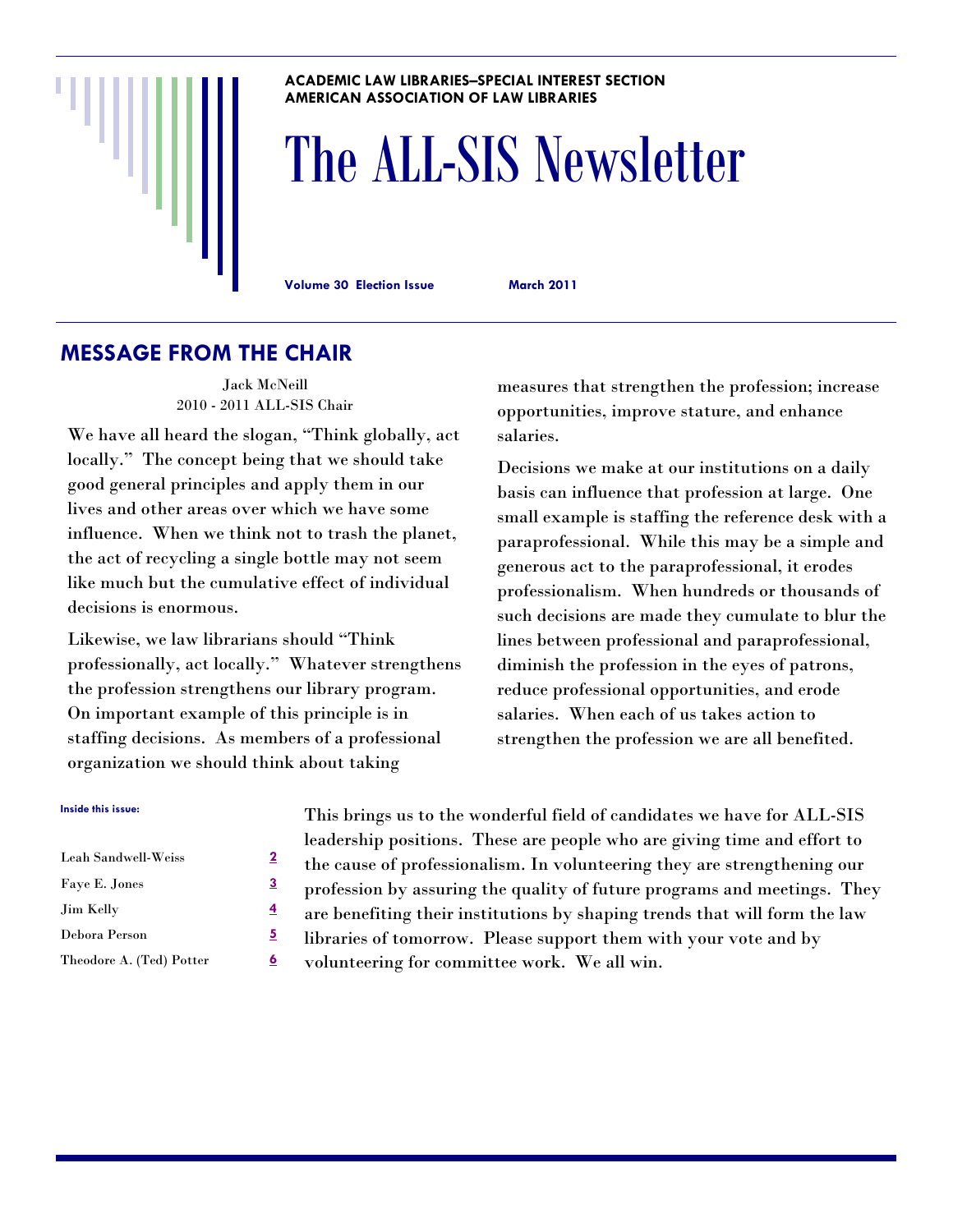# **Vice Chair / Chair Elect Candidate Leah Sandwell-Weiss**

#### **Biography**



 Leah Sandwell-Weiss has been Reference Librarian and Adjunct Assistant Professor of Legal Research in the Daniel F. Cracchiolo Law Library, James E. Rogers College of Law, The University

of Arizona since 2000. She teaches Introduction to Legal Research classes and specialty sections on military legal materials and legal research on the internet in Intermediate Legal Research. She has prepared numerous legal research guides for the library's website, including ones on Arizona residential landlord-tenant law, consumer protection, and the Uniformed Services Employment and Reemployment Rights Act of 1994 (USERRA). She also provides support to the College of Law by maintaining faculty webpages, maintaining and updating faculty publication information, including posting articles to SSRN, and posting news items on the College's website.

 Leah has served on AALL's Government Relations Committee and Recruitment to Law Librarianship Committee, and as Co-Chair of the Council of Newsletter Editors. She has also served on several ALL-SIS committees, including as Chair, Continuing Status/Tenure Committee; Strategic Planning Committee; Website Committee, and as Chair of the ALL-SIS Newsletter Committee. She was the web editor of the ALL-SIS Newsletter from 2000 - 2004 and overall editor of the Newsletter from 2004 - 2010.

Through her involvement on the Government Relations Committee, she started speaking and writing on the USA PATRIOT Act. She won the AALL Spectrum Article of the Year, 2004 for "A Look at the USA PATRIOT Act Today: Recent Proposed Legislation to Affect Anti-Terrorism and Individual Rights", 8 *AALL Spectrum* 10 (July 2004). She won the award again the next year for "Putting Ideals Into Action: AALL Washington Affairs Office Is the Hub of Law Librarianship's Government Activity", 9 *AALL Spectrum* 12 (April 2005).

 Leah has a B.A. and an M.A. in Library Science from the University of Missouri. She received her J.D. from the University of Arizona. Prior to becoming a law librarian, she served 20 years in the United States Air Force, the last 14 as a judge advocate. In January 2011, Leah was ordained a Deacon in The Episcopal Church, with a primary interest in community organizing and immigration reform. In 2010, Leah was the recipient of the Corazón de Justicia award from Coalicion de Derechos Humanos for faith-based work on immigration.

#### **Personal Statement**

 A few years ago when I wrote an article about law librarians providing support to law college administrators and staff, I imagined a world where law librarians worked only in the law library: they ordered and processed books, answered reference questions from faculty and students, and, perhaps, did a little research of their own, rarely leaving the library confines. It's doubtful that law librarianship was ever so simple and quiet; if it was, it sure isn't now. Nor would most of us want it that way, as much as we might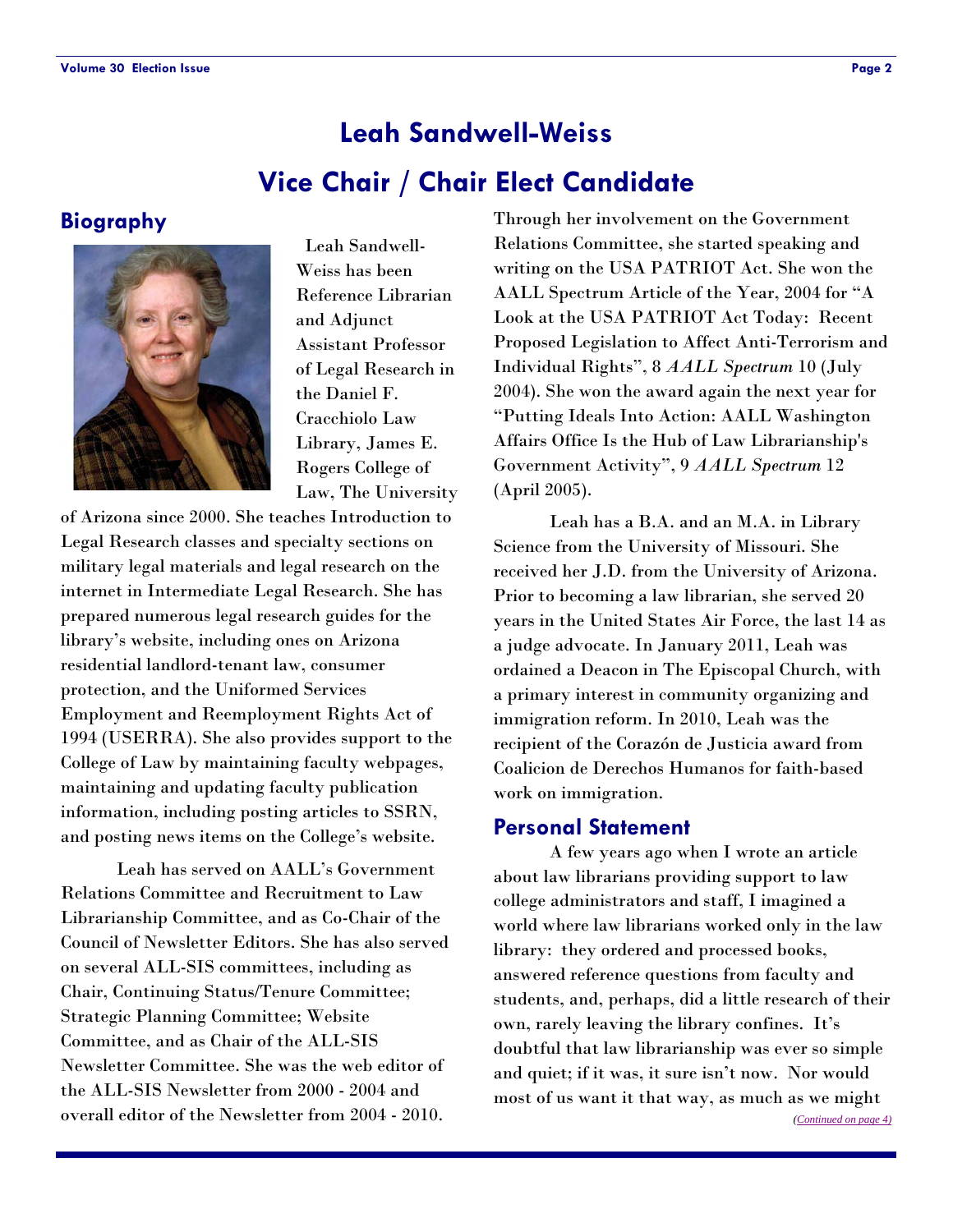# **Vice Chair / Chair Elect Candidate Faye E. Jones**

#### **Biography**



 Faye Jones is Director and Professor at the Florida State University College of Law Legal Research Center. Prior to moving to Florida State, Faye was the Director at the Uni-

versity of the Pacific McGeorge School of Law Library. Her other law library experience was earned as Associate Director at the University of California Hastings School of Law Library, Head of Public Services at the University of Puget Sound Law Library (now Seattle University), public services and technical services duties at the Nova Southeastern School of Law Library, and Serials Librarian at the Duke University Law Library. Faye also served as a Navy Judge Advocate General. As a JAG, Faye served as Commanding Officer of her reserve unit, and was awarded the Navy Achievement Medal. She retired as a Commander after 21 years of active and reserve duty.

 For the past twelve years, she has taught Cyberlaw and advanced legal research courses. Faye has published bibliographies and works on the legal ramifications of Trust-Based Internet Accountability, spam law, web search engines, intranet design, legal research instruction, and a book chapter "Playing Nicely with Others: Managing Work Relations" in *Beyond the Books: People, Politics and Librarianship*. During her career, Faye has served in professional law library organizations including ALL-SIS, AALL, local AALL chapters, and the AALS Section on Law Libraries. In those organizations, she has focused on new initiatives and innovations. Currently, she is a member of the ALL -SIS Task Force on the US News and World Report

which is working to create recommendations for appropriate measurements and methodologies for law libraries in the USNWR rankings.

#### **Personal Statement**

 ALL-SIS has a critical leadership role in promoting the interests of academic law libraries. As an organization, ALL-SIS helps attract, educate and mentor law librarians, presents innovative, worthwhile continuing education programs at AALL's Annual Meeting, and advocates for our interests in AALL and other forums. I believe my experience shows that I am a strong leader and team player who can make a substantial contribution to our SIS. I have served ALL-SIS in the past as newsletter editor and on the Program Selection Committee. Presently, I am on the ALL-SIS Task Force on the U.S. News and World Report Standards. I am eager to continue to be part of the work furthering the interests and issues important to Academic Law Libraries. It would be an honor to serve as Chair of the Academic Law Libraries Special Interest Section's Executive Board and help our members to better educate new librarians, provide the highest quality programming, promote scholarship, and achieve our initiatives. Thank you.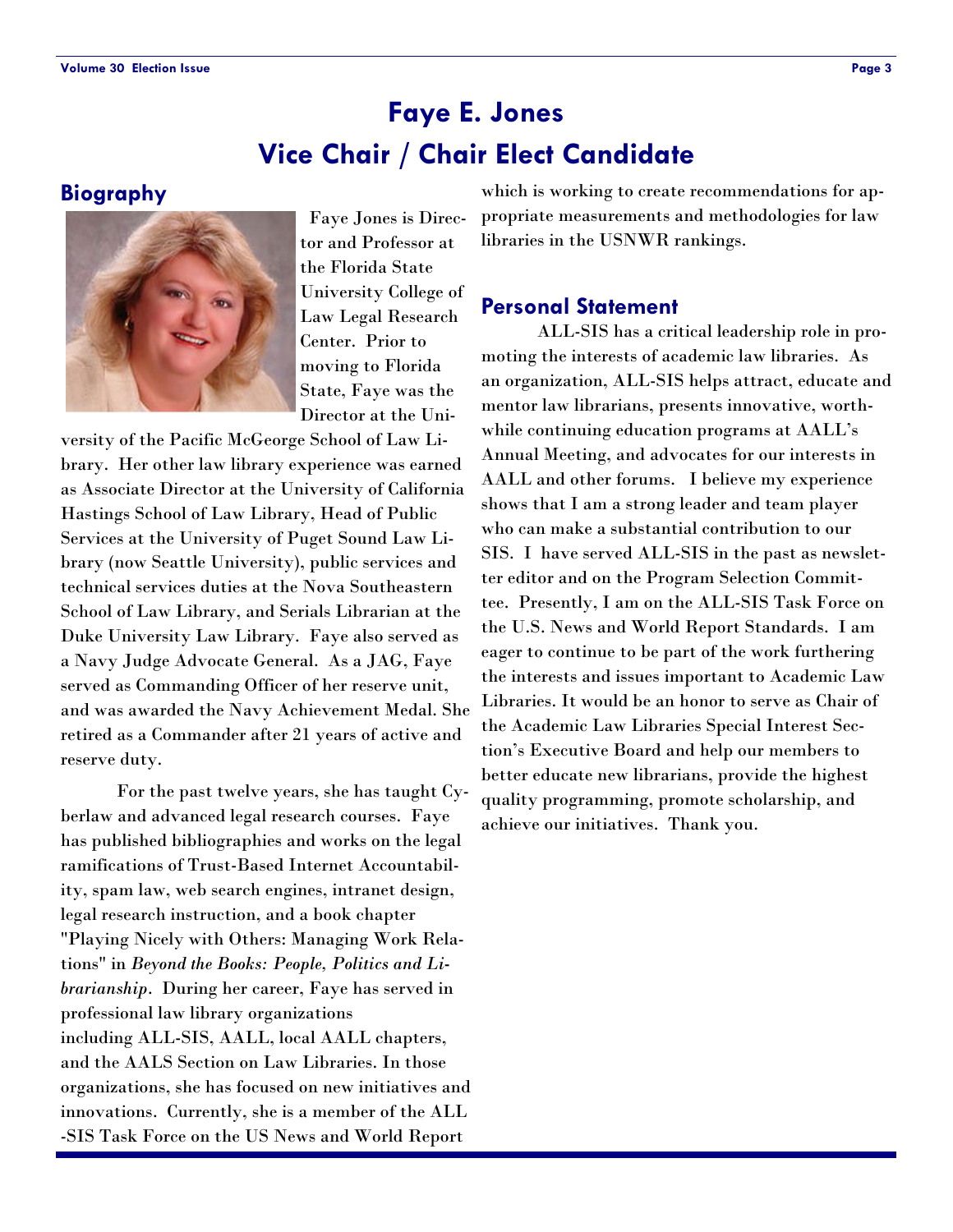# **Member at Large Candidate Jim Kelly**

#### **Biography**



 Jim Kelly currently is Access Services Research Librarian and Lecturer-in-Law at the Alyne Queener Massey Law Library at Vanderbilt University. At Vanderbilt, he oversees many of the public services functions of the law library while performing reference duties. He also teaches legal research.

 Prior to coming to Vanderbilt, he served as a Reference Librarian and Assistant Professor of Library Administration at the University of Illinois at Urbana-Champaign. He has written for several library publications, including *AALL Spectrum* and *Law Library Journal*.

 He is a member of several special interest sections with AALL, and has served on the Nominations, Membership, and Archives committees for ALL-SIS. He is also a member of SEAALL.

 Jim earned his J.D. at the Brandeis School of Law at the University of Louisville. He practiced law for several years before attending the University of Kentucky, where he earned his M.S.L.I.S. He maintains his membership in the Kentucky Bar Association.

### **Personal Statement**

 In my time as a law librarian, I have met many passionate professionals, dedicated to serving the needs of their different patrons. In these times of economic and technological upheaval, the challenge of being a law librarian and meeting

those needs has never been greater.

 ALL-SIS is an important forum and community where academic law librarians come together and work out solutions to these challenges so they can continue to provide excellent service to their patrons. Learning from one another and continued collaboration will be vital to the future of academic law libraries.

 I hope to contribute to an organization that provides opportunities for the overall betterment of the entire academic law community. It would be an honor and a pleasure to serve the section as a Member-at-Large.

*(Continued from page 2)* 

#### **Sandwell-Weiss, Cont'd**

fantasize about a quieter life. Law librarians have come to recognize that our services had to evolve beyond the physical walls of the library and the research needs of law faculty and students. Now many of us teach law students, do empirical research for our faculty, review vendor contracts, manage IT for the college as well as the library, and deal with shrinking budgets.

 Through ALL-SIS we can share information, provide support to each other, and develop new ways to provide support to our faculty and students. It would be an honor to lead ALL-SIS in this endeavor.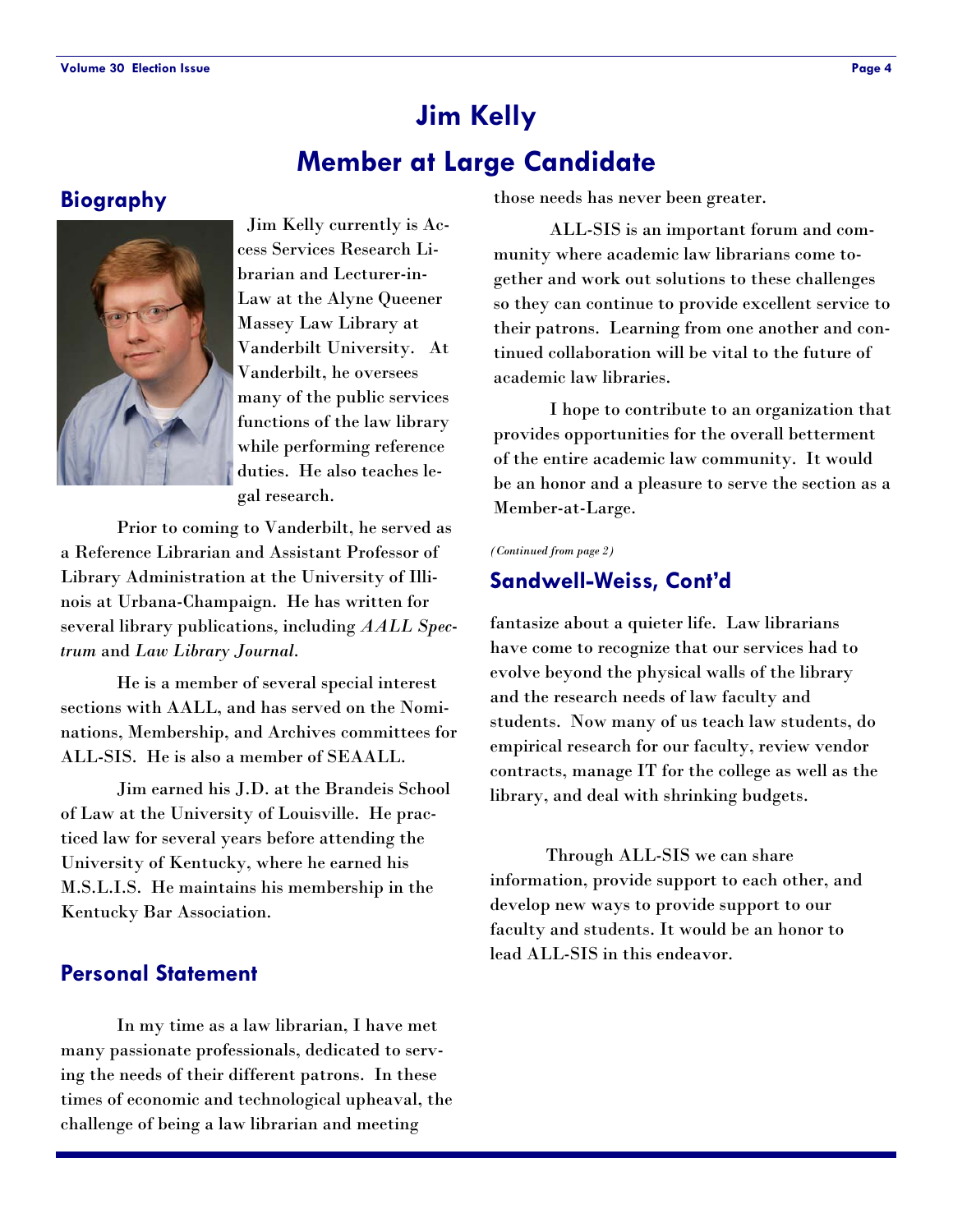# **Member at Large Candidate Debora Person**

#### **Biography**



 Debora Person is an Associate Law Librarian at George William Hopper Law Library at the University of Wyoming College of Law and a member of the College of Law faculty. At the law school since 1994, she has served as Circulation Manager and Head of Public Services. She is currently the

Head of Reference and Public and Technical Services and teaches a Fall semester legal research course to incoming law students. In the course of her employment at Wyoming she has served on many college committees, including Admissions, Academic Policies, and Academic Planning, and she was a member of the university's Budget Committee, Faculty Senate, and Faculty Senate Library Committee, where she served as chair. An active member of AALL, she has had the opportunity to sit on AALL's Research and Publications Committee and is an incoming member of CRIV. She is a past president and current member of WestPac and a long-time member of ALL-SIS where she has participated on several committees.

 Debora has published on Wyoming legislative history and early Wyoming legal history. She was a contributing author to the award-winning, *Prestatehood Legal Materials: A Fifty-State Research Guide, Including New York City and the District of Columbia*, and co-authored articles on Wyoming initiatives and referenda and a CALI legal research lesson. She organized a law-

librarian authored column in the Wyoming State Bar Association journal, *Wyoming Lawyer*, and has contributed to a variety of newsletters and legal research publications for librarians and legal professionals. Most recently she is working on a project in conjunction with the State Department of Corrections and the State Library for correctional facility staff and inmate legal research instruction.

#### **Personal Statement**

 I began my service in libraries long before the term "digital native" came into use, and I envy my colleagues for whom technology is intuitive. For me, technology is something that presents new challenges every day; learning new software, new gadgets, and new applications does not come naturally to me. But I know that I cannot afford the luxury of ignoring new technology. What I value about our profession, therefore, is that I am given the opportunity to work with these technologies, developing and refining my information literacy skills. I have developed web pages, written and published electronic course guides, participated in virtual reference assistance, authored a CALI lesson, presented submission software options to our college faculty, and facilitated their ExpressO and SSRN submissions. I have presented legal research internet instruction to paralegals, librarians, law students, attorneys, and judges. I have investigated social networking software and written about them for the benefit of beginners.

 None of this makes me stand out from any other law librarian. Our profession calls on us to do these things. But it is my great good luck to work with professionals who are willing to share their knowledge and push me beyond my comfort area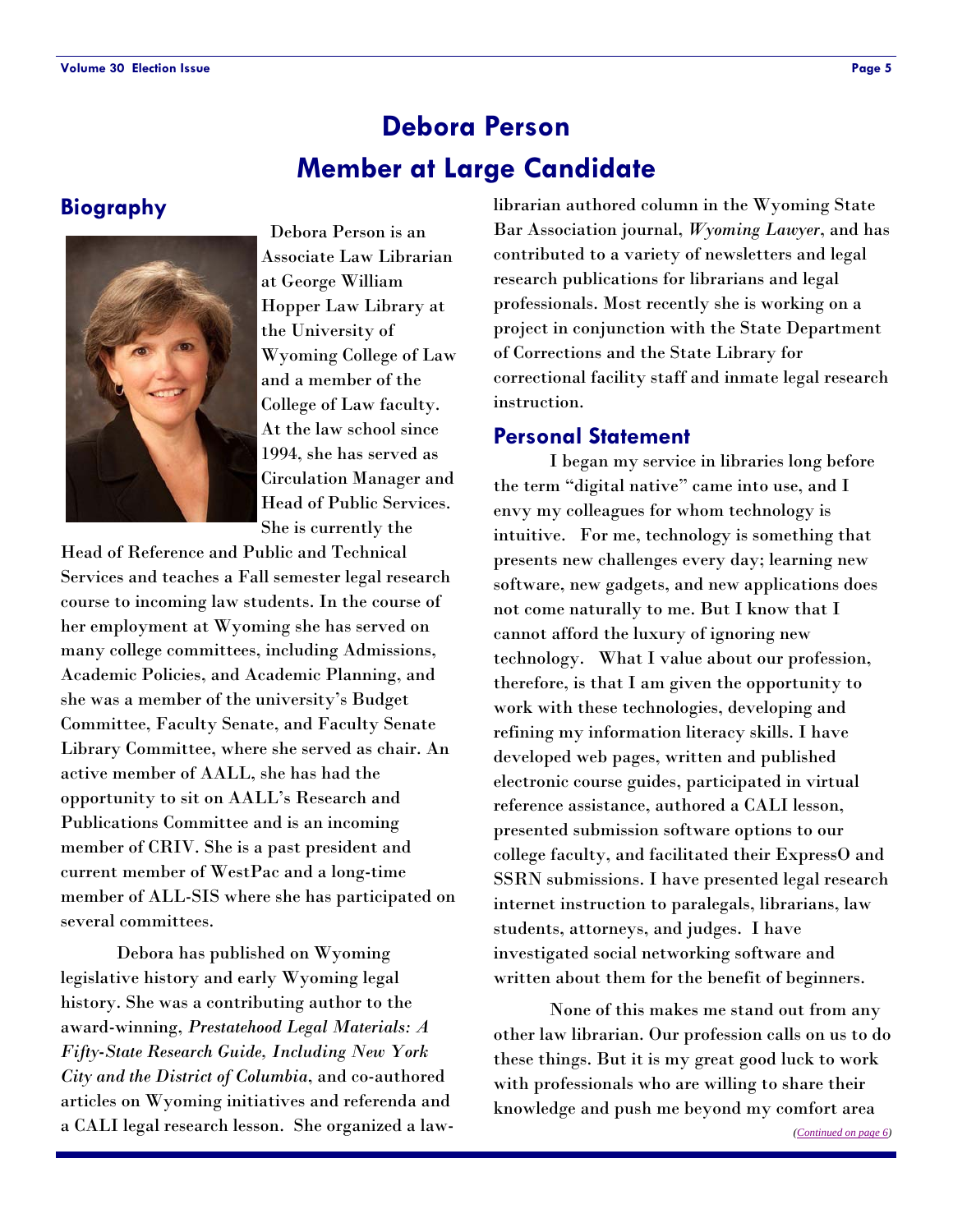## **Member at Large Candidate Theodore A. (Ted) Potter**

#### **Biography**



 Mr. Potter is currently the Head of Public Services at the University of Iowa College of Law Library. He spent fifteen years at the University of Toledo Law Library, first as Acquisitions/Serials librarian, and then as a Reference / Public Services librarian. In 1998, Ted moved to Milwaukee to

become the Associate Director of the Law Library at Marquette University, where he taught as an adjunct professor in the first-year and advanced legal research programs. He moved to his current position in 2005, where he participates in the first year legal research and writing program, and supervises reference, student computing support, circulation, interlibrary loan and looseleaf filing. His service to the profession includes AALL and regional association committee work, as well as serving as president of two law librarian associations (ORALL & LLAW), and stints on their executive boards. He currently serves on the ALL-SIS Faculty Services Committee.

#### **Personal Statement**

 There are many issues that are of concern to us all: in what concrete ways will changes to the ABA Standards for the Approval of Law Schools affect the way libraries and librarians participate in the mission of the law school? How do the competencies of law librarians figure in the status of librarians, if at all? Is empirical research the wave of the day or is it the new norm, and how do we adapt our training and competencies? What role do institutional repositories play in the access to scholarship and has the student-edited law re-

view hit its zenith? How do we protect access to important content that is no longer subject to ownership, but must be repurchased after so many uses or a set time, like e-books? If these issues are of concern to you, I will work diligently to ask the difficult questions and listen carefully to your suggestions and solutions. Now, more than ever, we need your creativity and spirit of hard work and dedication to make our voices heard. I bring a breadth and depth of experience, across multiple libraries and from front-line looseleaf filing to middle management. It would be my privilege to serve you on the ALL-SIS executive board.

*(Continued from page 5)* 

#### **Person, Cont'd**

working directly with patrons into the expansive growth areas of technology. I expect technology and the librarian's response to technology will be a main focus of our future, and because academic institutions have responded to the need with strong technology departments, I believe they will lead the way for the profession.

 Not all law graduates will go to big cities and large law firms, though. Many will find work in small offices and rural environments. There will always be a need for voices from smaller institutions, and I feel I can represent the merger of modern technology with small institution and rural outreach. I ask for the privilege to learn more about ALL-SIS by serving on the Executive Board, giving me the future opportunity to learn and share with my students and my colleagues.